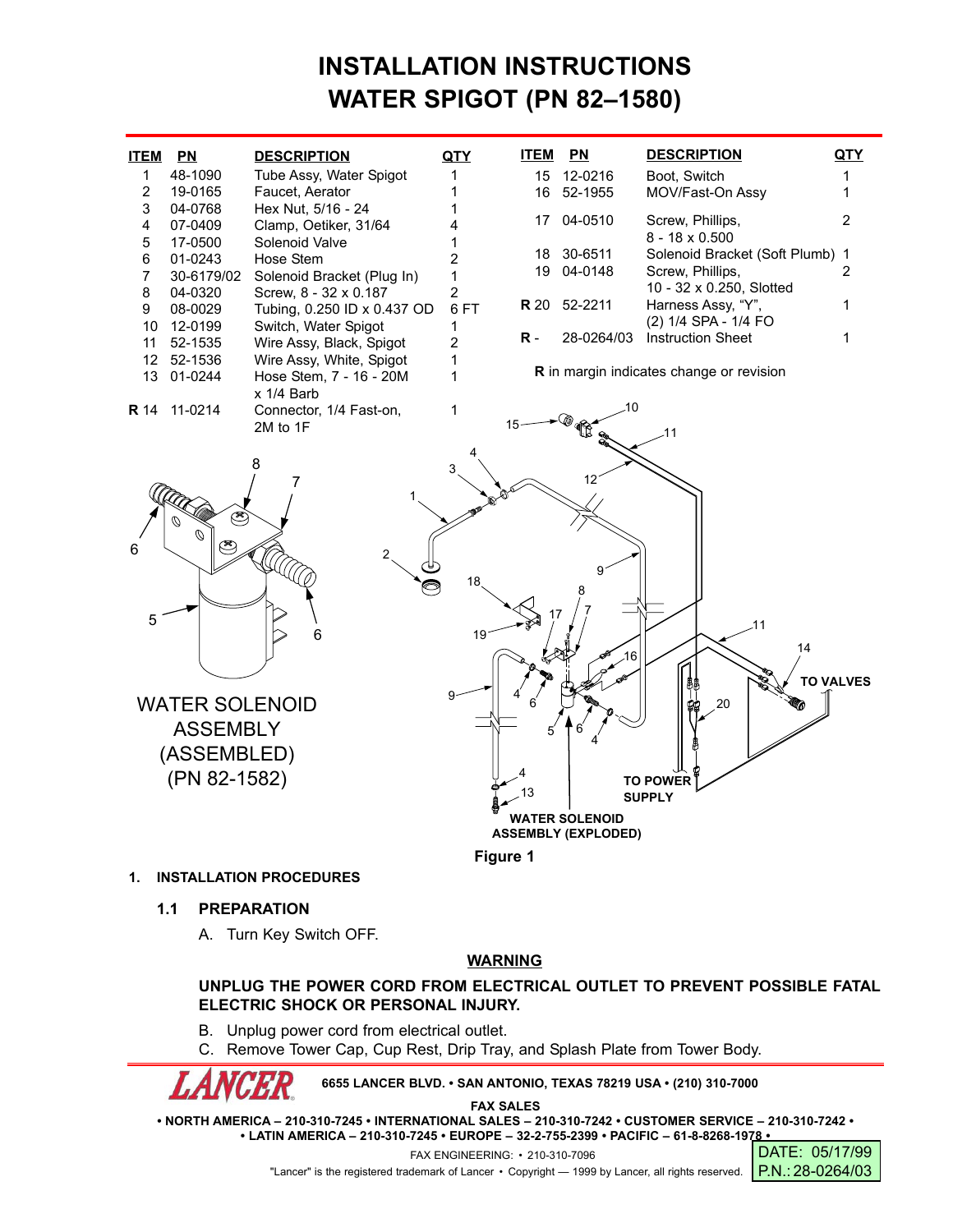## **1.2 SELECTING LOCATION**

### **NOTE**

For convenience, the Water Spigot Kit is designed for installation on the Left or Right side of the Tower Body.

- A. Remove the cap/plug from the Tower Body (Upper Side).
- B. Remove the cap/plug from the Faucet Plate.

## **1.3 PLUMBING INSTALLATION (SEE FIGURE 2)**

- A. Install Tube Assembly (PN 48-1090) in exposed hole in the Faucet Plate corresponding to the same side as the Pushbutton Switch. Attach the Tube Assembly with Locknut (PN 04-0768).
- B. Install Aerator Faucet (PN 19-0165) into Tube Assembly.
- C. Attach Flex Tubing (PN 08-0029) to barb fitting of Tube Assembly. Secure with one (1) Clamp (PN 07-0409).
- D. Route Flex Tubing over the top of the Foam Manifold Assembly (if kit is installed on left side) and down right side of Tower Body. Expose Flex Tubing at base of Tower.

## **NOTE**

If kit is installed on right side, route Flex Tubing down right side *only,* as described above.

- E. Locate the two (2) holes on the bottom front of the Prybar.
- F. Install Water Solenoid Assembly (PN 82-1582, see Figure 1) to bottom front of Prybar and attach with the two (2) self-tapping Screws (PN 04-0510).

#### **NOTE**

An additional bracket (PN30-6511) has been supplied to be used with units not having a Prybar. Before mounting to bracket, assemble Items 5, 6, 8, and 18, see Figure 1). The bracket will be mounted on the right side of the tower and attached with two (2) screws (PN 04-0148) (see Figure 2).

G. Cut Flex Tubing to length.

## **NOTE**

Allow adequate length to avoid kinks or crimping.

- H. Attach end of Flex Tubing from Tube Assembly to fitting labeled "OUT" on Water Solenoid Assembly. Clamp with one (1) Clamp (PN 07-0409).
- I. Attach one end of remaining Flex Tubing to fitting labeled "IN" on Water Solenoid Assembly. Clamp with one (1) Clamp (PN 07-0409).
- J. Feed Flex Tubing through wire chase in Tower Base and out bottom and rear of unit.
- K. Install Barb Fitting (PN 01-0244) in end of Flex Tubing. Clamp with one (1) Clamp (PN 07-0409).

#### **CAUTION**

IF WATER SOURCE EXCEEDS 50 PSIG (3.52 KG/CM2), A RECOMMENDED WATER REGULATOR ASSEMBLY MUST BE USED TO LIMIT WATER PRESSURE TO 50 PSIG (3.52 KG/CM2). FAILURE TO USE REGULATOR WILL RESULT IN IMPROPER PERFORMANCE OF DISPENSER.

L. Connect regulated water supply to Barb fitting.

## **1.4 ELECTRICAL INSTALLATION (SEE FIGURE 3)**

- A. Connect black Wire Assembly (PN 52-1535) and white Wire Assembly (PN 52-1536) to Pushbutton Switch (PN 12-0199) terminals.
- B. Install Pushbutton Switch in exposed hole in the Tower Body.
- C. Route wires over top of Foam Manifold Assembly (if kit is installed on left side) and down right side of Tower Body. Expose wire ends at base of tower.

#### **NOTE**

If kit is installed on right side, route wires down right side *only* as described above.

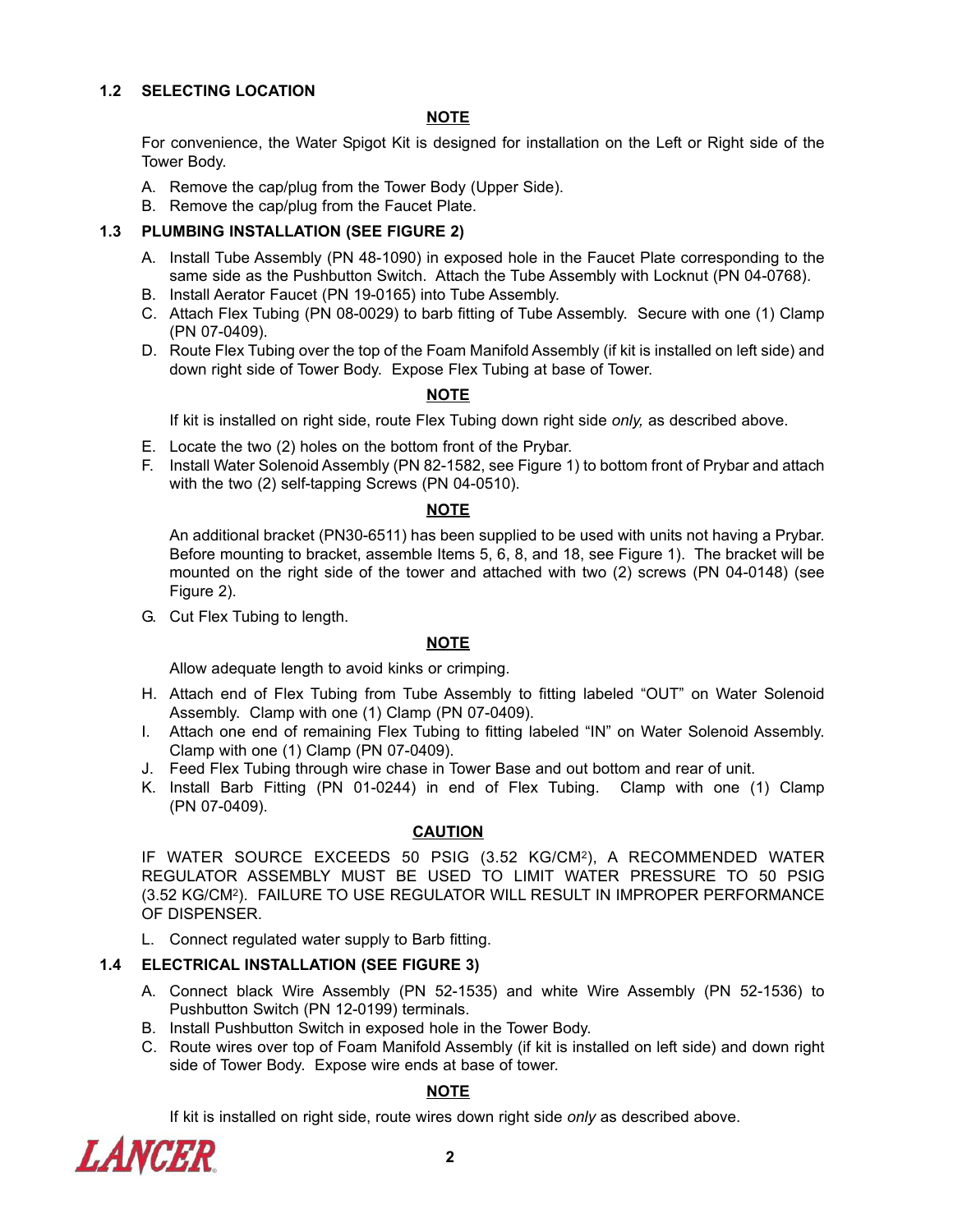- D. Install one (1) Faston Terminal (PN 11-0214) to upper Key Lock Switch terminal.
- E. Install one (1) Wire Harness "Y" (PN 52-2211) on the existing white Transformer wire.
- F. Connect white Wire Assembly (PN 52-1536) from Pushbutton Switch to Wire Harness "Y" (PN 52-2211) on the white Transformer wire.
- G. Connect black Wire Assembly (PN 52-1535) from Pushbutton Switch to upper Water Solenoid Assembly terminal.
- H. Connect black Wire Assembly (PN 52-1535) to lower Water Solenoid Assembly terminal and to upper Key Lock Switch terminal.

#### **1.5 TEST FOR PROPER OPERATION**

- A. Plug power cord into electrical outlet.
- B. Turn Key Switch ON.
- C. Depress Pushbutton Switch and observe water flow.
- D. Check for leaks at fittings.

## **1.6 RETURN DISPENSER TO OPERATION**

A. Install Splash Plate, Drip Tray, Cup Rest, and Tower Cap.